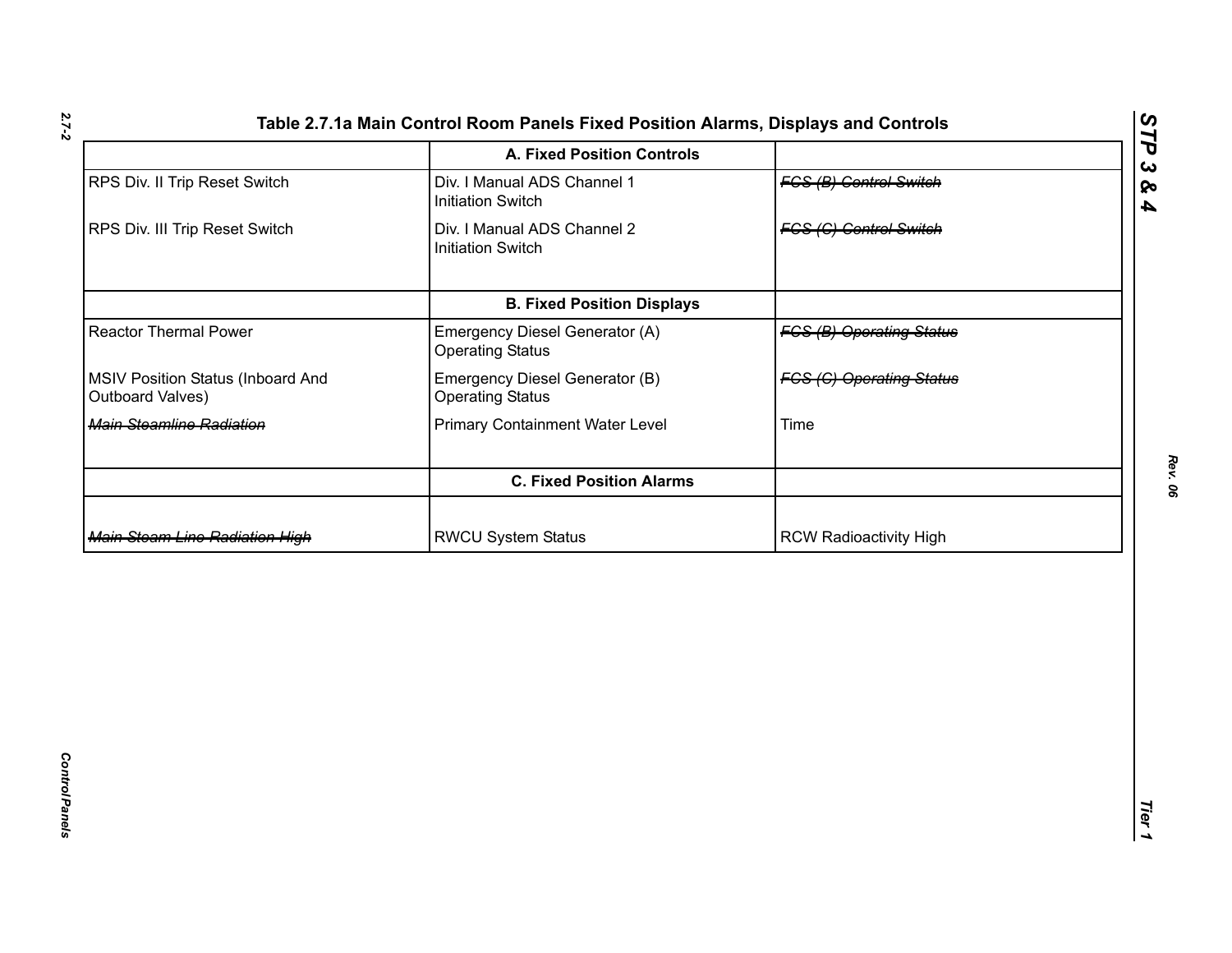# **2.7.5** *Multiplexing System* **Data Communication**

The Design Description is replaced in its entirety with the following.

STD DEP T1 3.4-1

## *Design Description*

The Data Communication functions are defined through the Essential Communication Functions (ECFs) and the Non-Essential Communication Functions (NECFs). The ECFs are accomplished as a part of the safety related I&C systems and equipment that make up Safety System Logic and Control (SSLC). The NECFs are performed through a plant wide, distributed network identified as the Plant Data Network (PDN) system. The PDN supports the communication functions of the non-safety related I&C systems and other plant data and information systems.

## *Essential Communication Functions (ECF)*

The ECFs support the control and monitoring of the plant protection and safety systems. The ECFs are implemented through the use of divisionally dedicated networks and/or data links provided with the safety related digital system platforms. Some of the platforms use data links only and some of the platforms use a combination of both data links and networks. The networks and data links provide remote and local communication between the safety system modules. Information from remote units, typically input and output signals and digital based controllers, is sent to equipment that processes the data according to the system logic functions to determine the control output signals. The system signal inputs and outputs of the controllers connect to the process sensors and discrete devices located within the plant. The resulting control signals are sent back to the remote controllers, which distribute the signals to the final control elements of the supported systems. In addition, the dedicated networks and data links support the acquisition and transmission of safety-related signals for display and recording.

Data communication is provided between redundant safety related divisions to support coincident logic functions. The data communication is implemented through fiber optic based data links to ensure interdivisional isolation. All communication is checked to prevent a division from impacting the performance of other divisions.

The equipment implementing the ECFs is classified as Class 1E safety-related.

The ECFs are implemented through dedicated equipment in each of the divisions, with no direct electrical interconnections among divisions. Each division of equipment has independent control of data acquisition and transmission. System timing is asynchronous among the divisions, so that timing and clock signals are independent of each other and only influence data transmission functions within that division. The ECFs are implemented with a deterministic communications protocol.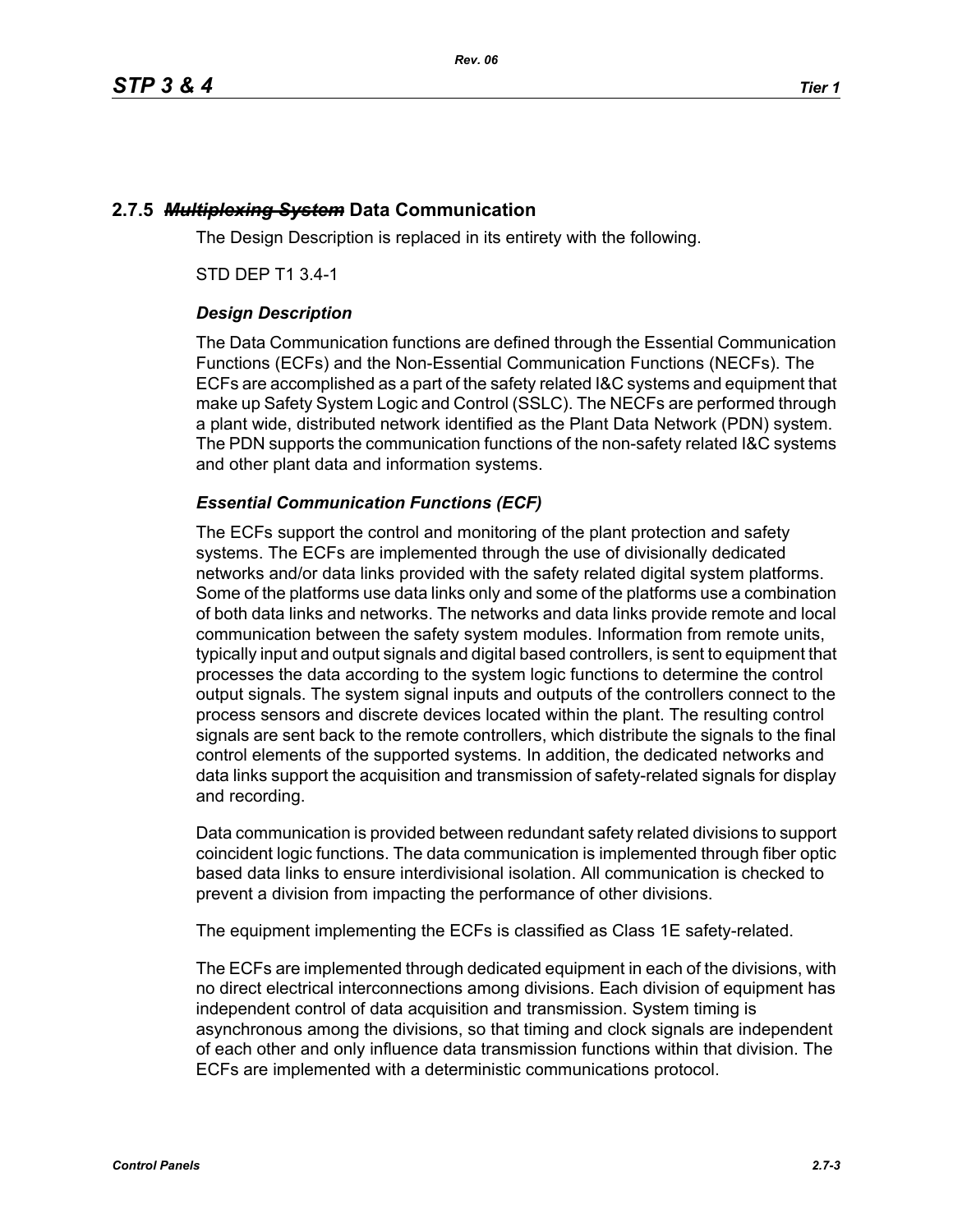The ECFs for remote units within a division are implemented with redundant transmission paths and communication modules. The ECFs utilize self-diagnostics to detect a transmission path or communication module failure.

Data communication from safety-related to non-safety related systems or devices is isolated through the use of an isolating transmission medium and buffering devices. Data cannot be transmitted from the non-safety side to safety related equipment when the equipment is in service.

Self diagnostics monitor the operation of the ECFs. The equipment implementing the ECFs in each of the four divisions is powered from its respective division's uninterruptible Class 1E power. Independence is provided between Class 1E divisions, and also between Class 1E division and non-Class 1E equipment.

The equipment implementing the ECFs is located in the Reactor Building, the Control Building and the Ultimate Heat Sink (UHS).

The ECFs are monitored within each system and have the following alarms and displays in the main control room:

Inoperative indication for equipment implementing the ECFs.

Individual communication channel availability for each division.

Display of data transmission parameters and display and control of off-line self-test functions.

### *Non-Essential Communication Functions (NECFs)*

The NECFs support the data communications for non-safety-related plant functions. The NECFs are implemented through the use of a distributed Plant Data Network (PDN) that provides high speed data communications throughout the plant. The PDN provides the physical and logical data communications networks and connectivity to support the non-safety related control and monitoring functions. The PDN supports the acquisition of non-safety-related data from process sensors and discrete devices, connected to remote input and output devices located throughout the plant, and sends the data to the non-safety-related control systems for control function processing. The PDN supports the communication between the control room monitoring, alarm, recording, and display devices, as well as the Emergency Response Facilities data systems. The PDN also provides non-safety-related control signals to the final control and monitoring elements such as valves, motor drives, alarms, monitors and indicators of the interfacing systems.

The equipment implementing the NECFs is redundant.

The equipment implementing the NECFs is classified as non- safety-related, and is powered from non-Class IE uninteruptible power.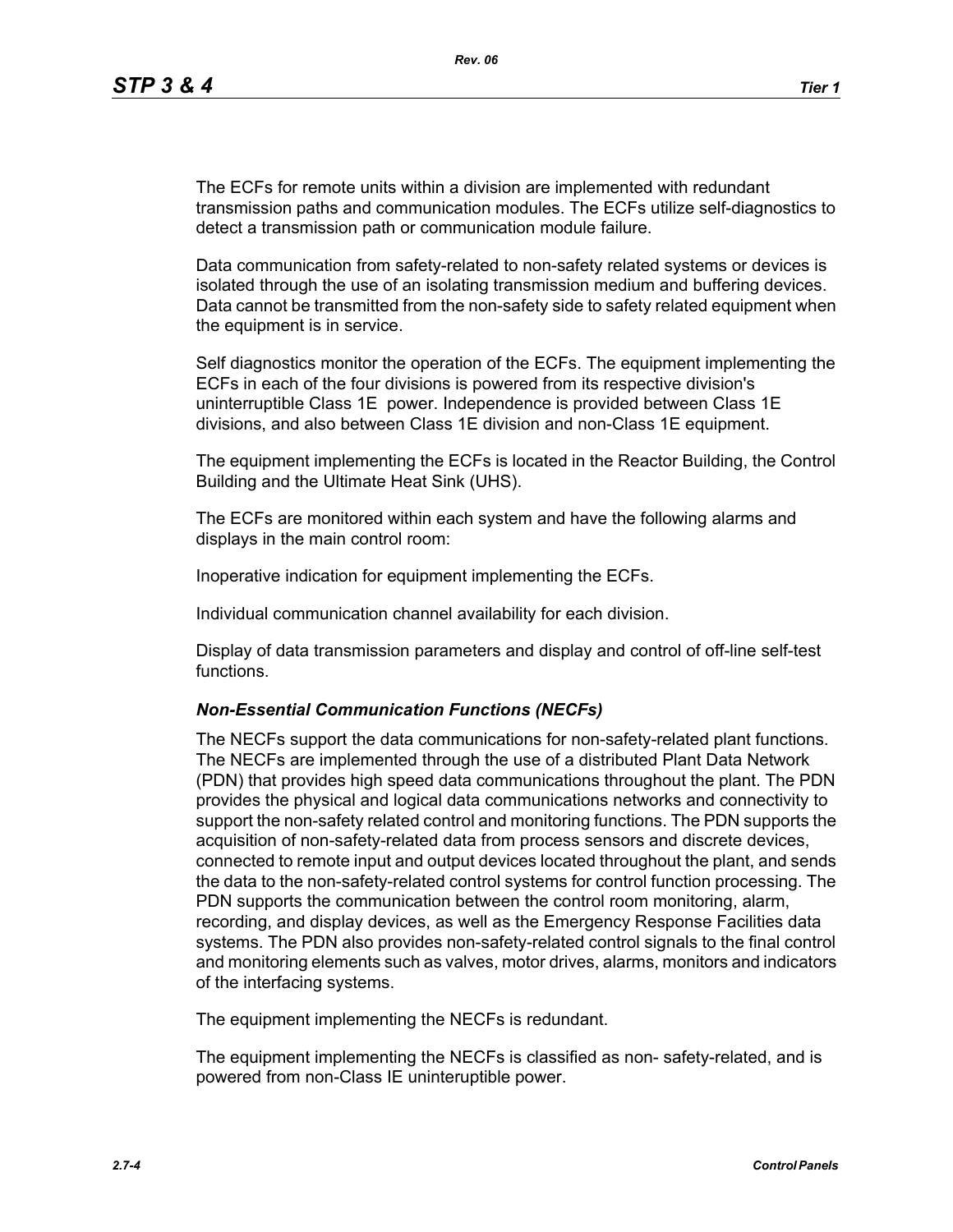## *Inspections, Tests, Analyses and Acceptance Criteria*

*Table 2.7-1 2.7.5 provides a definition of the visual inspections, tests and analyses, together with associated acceptance criteria, which will be undertaken for the EMS* ECFs *and NEMS* NECFs*.*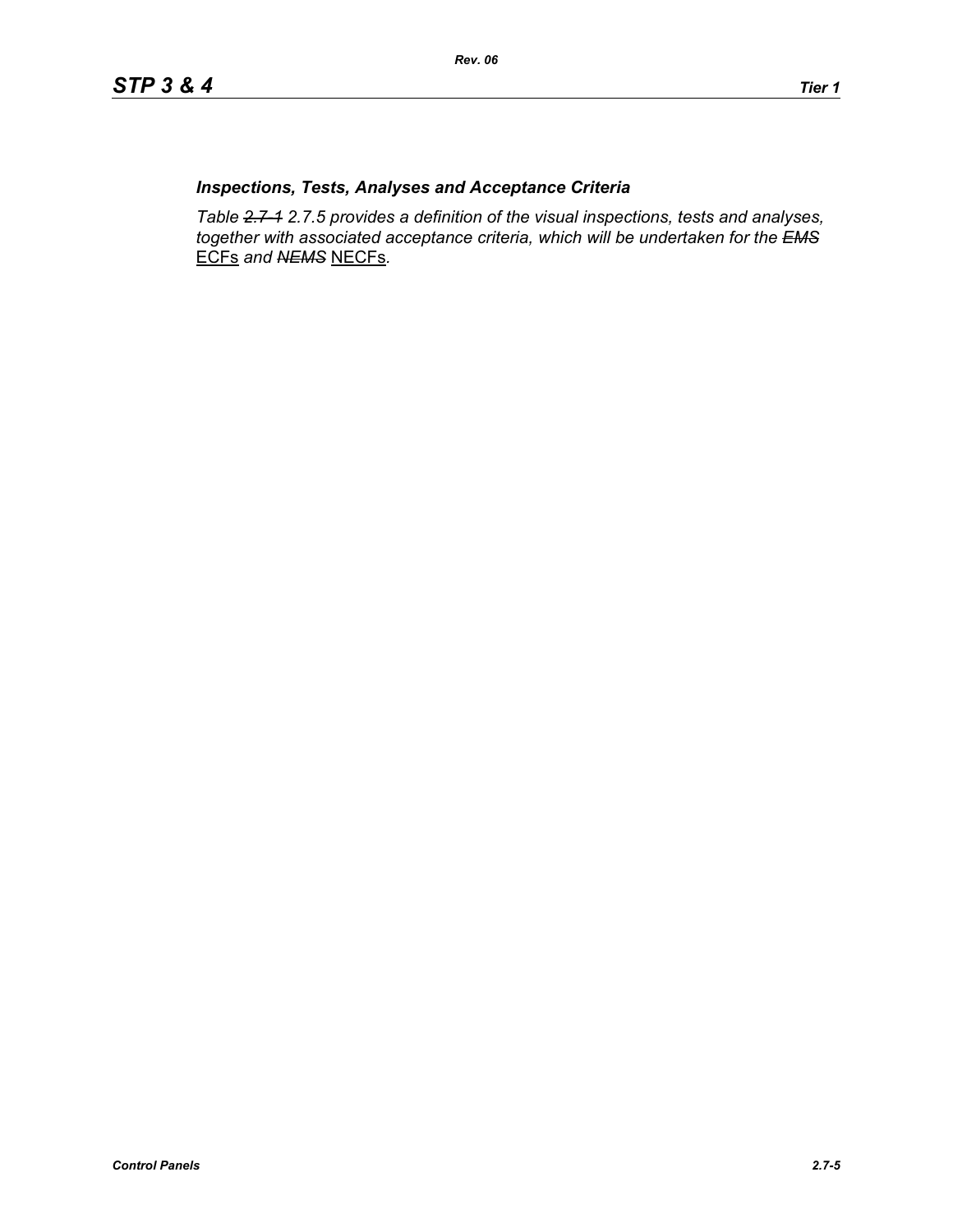| Table 2.7.5 Essential Multiplexing System Data Communication |  |
|--------------------------------------------------------------|--|

|             |                                                                                                                                                                                                                                                                                                               |    | <b>Inspections, Tests, Analyses and Acceptance Criteria</b>                                                    |    |                                                                                                                                                                                                                                                                                                                   |
|-------------|---------------------------------------------------------------------------------------------------------------------------------------------------------------------------------------------------------------------------------------------------------------------------------------------------------------|----|----------------------------------------------------------------------------------------------------------------|----|-------------------------------------------------------------------------------------------------------------------------------------------------------------------------------------------------------------------------------------------------------------------------------------------------------------------|
|             | <b>Design Commitment</b>                                                                                                                                                                                                                                                                                      |    | <b>Inspections, Tests, Analyses</b>                                                                            |    | <b>Acceptance Criteria</b>                                                                                                                                                                                                                                                                                        |
| $1_{\cdot}$ | The equipment comprising the Multiplexing-<br>System providing the ECFs and NECFs is<br>defined in Section 2.7.5.                                                                                                                                                                                             |    | Inspection of the as-built EMS and NEMS<br>equipment implementing the ECFs and<br>the NECFs will be conducted. | 1. | The as-built EMS and NEMS conform<br>equipment implementing the ECFs and<br>NECFs conforms with the description in<br>Section 2.7.5.                                                                                                                                                                              |
| 2.          | <b>EMS The ECFs uses use a deterministic</b><br>communications <b>protocolprotocols</b> .                                                                                                                                                                                                                     | 2. | Tests of the <b>EMS ECFs</b> communications<br>protocols will be conducted in a<br>test facility.              | 2. | <b>EMS The ECFs uses use a deterministic</b><br>communications <b>protocol</b> protocols.                                                                                                                                                                                                                         |
| 3.          | Data communications from $EMS$ equipment $ 3$ .<br>implementing the ECFs to non-safety-<br>related systems or devices uses use an<br>isolating transmission medium and buffering<br>devices. Data cannot be transmitted from the<br>non-safety-related side to <b>EMS equipment</b><br>implementing the ECFs. |    | Tests on the <b>EMS ECFs data-</b><br>communications will be conducted in a test<br>facility.                  | 3. | <b>EMS communications Equipment</b><br>implementing the ECFs only permits data<br>transfer from the <b>EMS</b> safety-related to the<br>non-safety-related systems or devices.<br>Control or timing signals are not exchanged<br>between <b>EMS</b> safety-related and non-<br>safety-related systems or devices. |
|             |                                                                                                                                                                                                                                                                                                               |    |                                                                                                                |    |                                                                                                                                                                                                                                                                                                                   |
|             |                                                                                                                                                                                                                                                                                                               |    |                                                                                                                |    |                                                                                                                                                                                                                                                                                                                   |

*STP 3 & 4*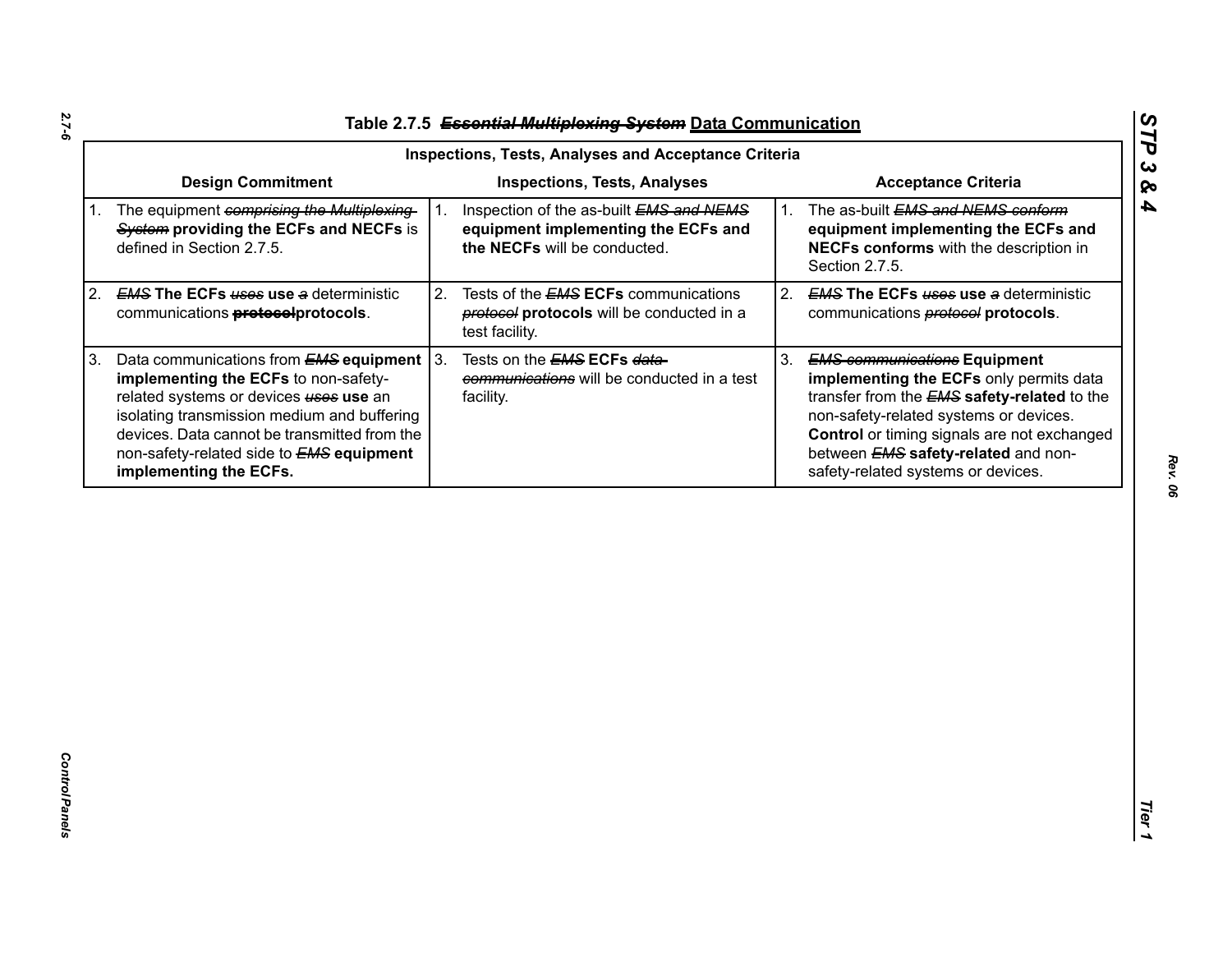|                                                                                                                                                                                                                                                                                                                                                                                                                                                                                                                                                                                                                                                                                                                                                            | <b>Inspections, Tests, Analyses and Acceptance Criteria</b>                                                                                                                                                                                                                                                                                                                                                                                                                                                                                                                                                                                                                             |                                                                                                                                                                                                                                                                       |
|------------------------------------------------------------------------------------------------------------------------------------------------------------------------------------------------------------------------------------------------------------------------------------------------------------------------------------------------------------------------------------------------------------------------------------------------------------------------------------------------------------------------------------------------------------------------------------------------------------------------------------------------------------------------------------------------------------------------------------------------------------|-----------------------------------------------------------------------------------------------------------------------------------------------------------------------------------------------------------------------------------------------------------------------------------------------------------------------------------------------------------------------------------------------------------------------------------------------------------------------------------------------------------------------------------------------------------------------------------------------------------------------------------------------------------------------------------------|-----------------------------------------------------------------------------------------------------------------------------------------------------------------------------------------------------------------------------------------------------------------------|
| <b>Design Commitment</b>                                                                                                                                                                                                                                                                                                                                                                                                                                                                                                                                                                                                                                                                                                                                   | <b>Inspections, Tests, Analyses</b>                                                                                                                                                                                                                                                                                                                                                                                                                                                                                                                                                                                                                                                     | <b>Acceptance Criteria</b>                                                                                                                                                                                                                                            |
| 4. The EMS Equipment implementing the-<br><b>EGFs</b> features automatic self test and<br>automatically reconfigures after detecting<br>accommodates single failure of one-<br>channel (either a cable break or device-<br>failure) within a division. The system returns<br>to ECFs continue normal operation<br>function after reconfiguration the error is-<br>detected with no interruption of data-<br>communication The ECFs utilize self-<br>diagnostics to detect a transmission path<br>or communication module failure. The<br>ECFs for remote units within a division<br>accommodate a single failure (either a<br>cable break or communication module<br>failure), and will contiue to function with<br>no interruption in data communication. | Tests will be conducted on each as built<br>4.<br><b>EMS division of equipment implementing</b><br>the ECFs by individually simulating the<br>following, while simultaneously transmitting<br>and monitoring test data streams:<br>a. a.Single cable break.<br>b. b. Loss of one RMU local area cabinet<br>implementing the ECFs.<br>e. e. Loss of one CMU control area<br>cabinet implementing the ECFs.<br>Tests will be conducted on all as built<br>ECFs for remote units within a division<br>simulating the following while<br>transmitting and monitoring test data<br>streams.<br>Single cable break<br>а.<br>b. Loss of a communication module,<br>such as a fiber optic modem | 4.<br>There is a valid system response<br>generated for each test with no loss of<br><b>EMS</b> essential data communication as a<br>result of the fault. Fault occurrence is<br>identified by the system self-diagnostics<br>and displayed in the main control room. |
| 5. Loss of data communications in a division of<br><b>EMS equipment implementing the ECFs</b><br>does not cause transient or erroneous data<br>to occur at system outputs.                                                                                                                                                                                                                                                                                                                                                                                                                                                                                                                                                                                 | 5.<br>Tests will be performed in one division of<br><b>EMS equipment implementing the ECFs</b><br>at a time. While simulated input signals are<br>being transmitted cable segments in<br>redundant paths will be disconnected and<br><b>EMS the ECFs outputs monitored.</b>                                                                                                                                                                                                                                                                                                                                                                                                             | 5.<br>Data communication is lost without<br>generation of transient or erroneous signals.                                                                                                                                                                             |